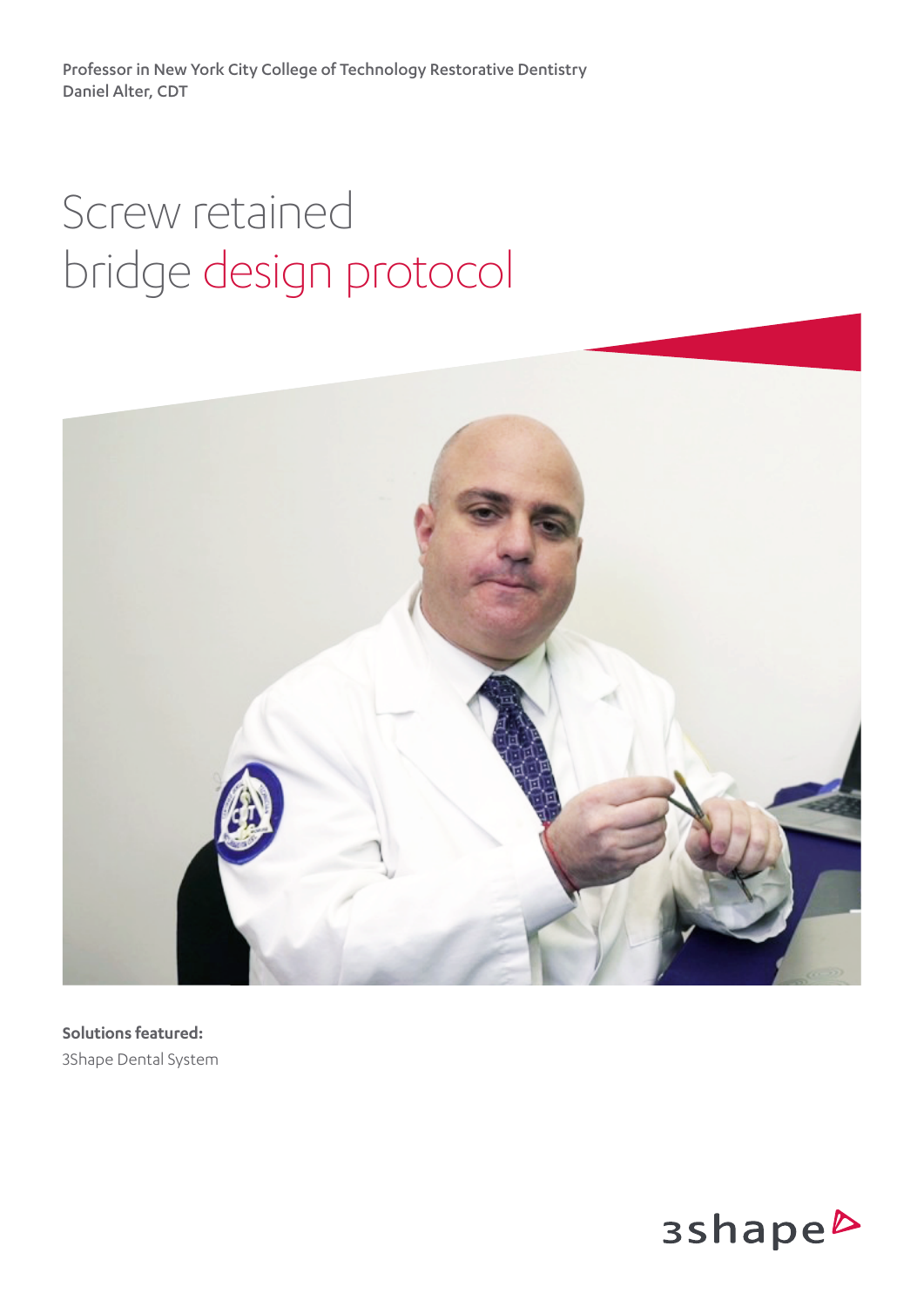

Fig. 1



Fig. 2





Fig. 3 **Fig. 3** 

### **Background**

Professor and CDT, Daniel Alter, shares his protocol for creating a full-contour abutment.

#### **The set-up**

To begin the workflow, the setup of the order form in the software is essential. Setting up the order form dictates the digital workflow.

In this example, Full-contour Abutment is selected.

The pontic site with full-contour pontic is then selected (from the anatomy icon)

All involved teeth should then be highlighted and the bridge icon selected. (Fig. 1, 2)

Pro tip – When doing custom abutments, select to group them so that there is a passive path of insertion. (Fig. 3)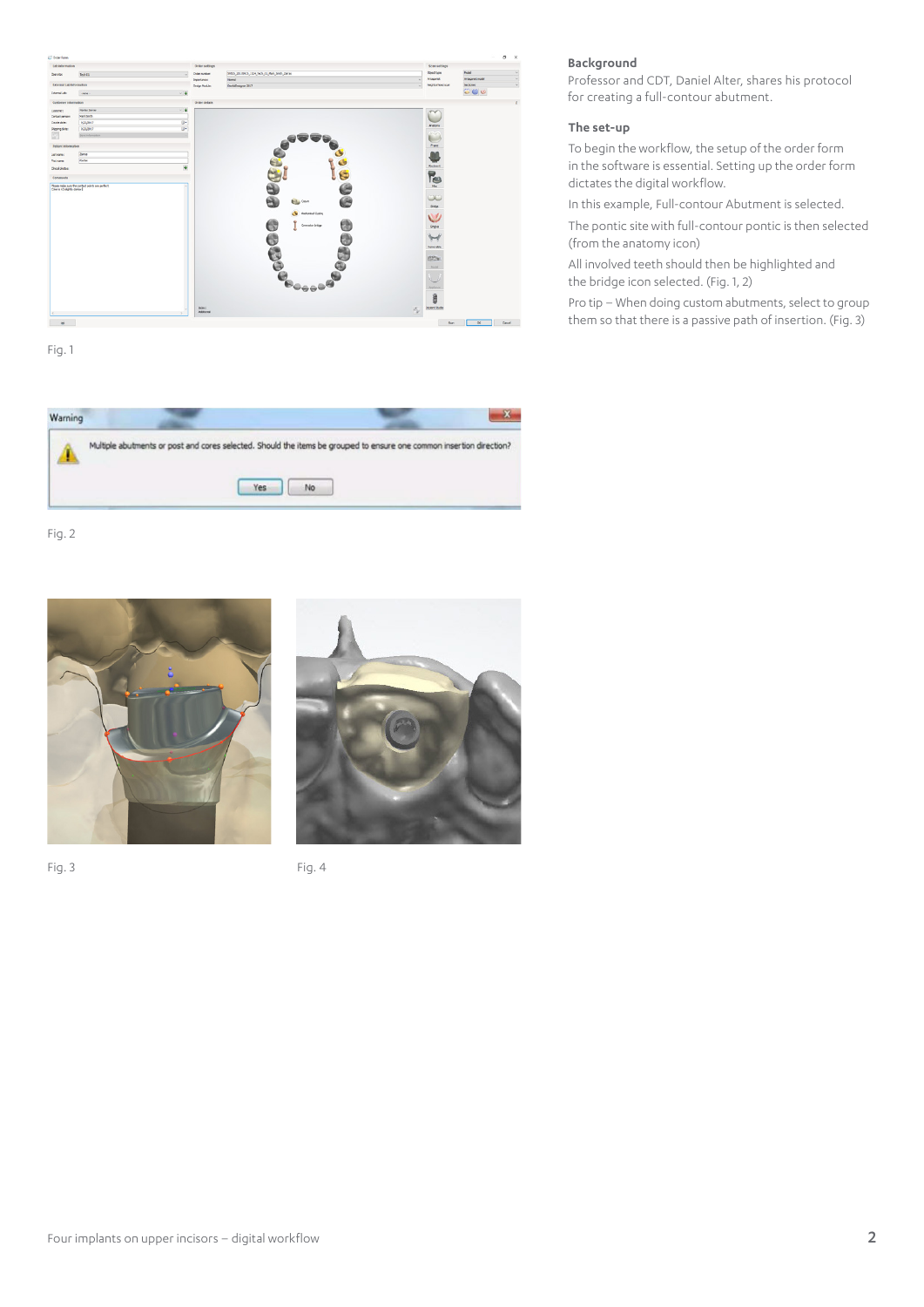

#### Fig. 5



Fig. 6





#### **The scanning workflow**

Scanning the implant model using geometric specific scan flags\* (Fig. 5)

- 1. Scan model without gingival mask with scan flags. Libraries are available in the 3Shape Dental System software. Alternatively, 3Shape scan bodies for manufacturers are being rolled out.
- 2. Align scan flags using either a one or three-dot orientation. When aligning digital surfaces look for the most complex geometry – cusp tips and rounded or irregular surfaces have a larger concentration of small triangles. Scanning technology uses triangulating geometry to create 3D rendering. Complex geometric surfaces make it easier for the software to recognize with precision and align properly. (Fig. 6)
- 3. Scan model once more. This time with the gingival mask restored on the model.

This workflow ensures that the implant orientation and angulation is correct, while taking into account soft tissue contours.

#### **Virtually preparing the model and pre-designing**

- 1. Annotate the sites that correspond with the order form selections. For implant sites, you will see a beacon in a yellow color that resembles a heartbeat. Left click on the buccal/labial area on the tissue closest to the crest. Placing the annotation in the wrong area (i.e., inside the implant site) will propose initial tooth design in an improper orientation. Pontics are annotated on the sulcus area.
- 2. The software will propose the initial design. The user can change the library selection to best fit the oral environment, followed by using 3Shape design tools to achieve optimal contours. (Fig. 7) It is suggested to perform the Pre-design function as close to final contours as possible, because the proceeding steps will be most efficient and allow for accurate design of the intaglio surfaces.

#### **Establishing proper intaglio surfaces to promote healthy blood flow and integration**

Establishing proper intaglio surfaces can mean the difference between a successful implant restoration and a failed one.

The intaglio surface needs to be slightly concave, while stimulating the tissue. This design will stimulate proper blood flow and allow the tissue to heal or appropriately surround the implant restoration.

- 1. Place the orange handles at the crest of the gingival line. Then use the "snap to gingiva" feature to fill in any voids. Option-Snap to anatomy will make the intaglio side conform to your pre-design. Use of this feature should be determined by the stage in healing. New sites-snap to anatomy is best desired because gingiva will heal to the restoration providing a natural emergence. Old sites-snap to gingiva is best used to appropriately adapt to existing gingival environment.
- 2. Place your cursor over one of the handles and using the scroll on your mouse to change the contour from convex to concave, as well as moving or adding more handles to achieve best contour for overall health.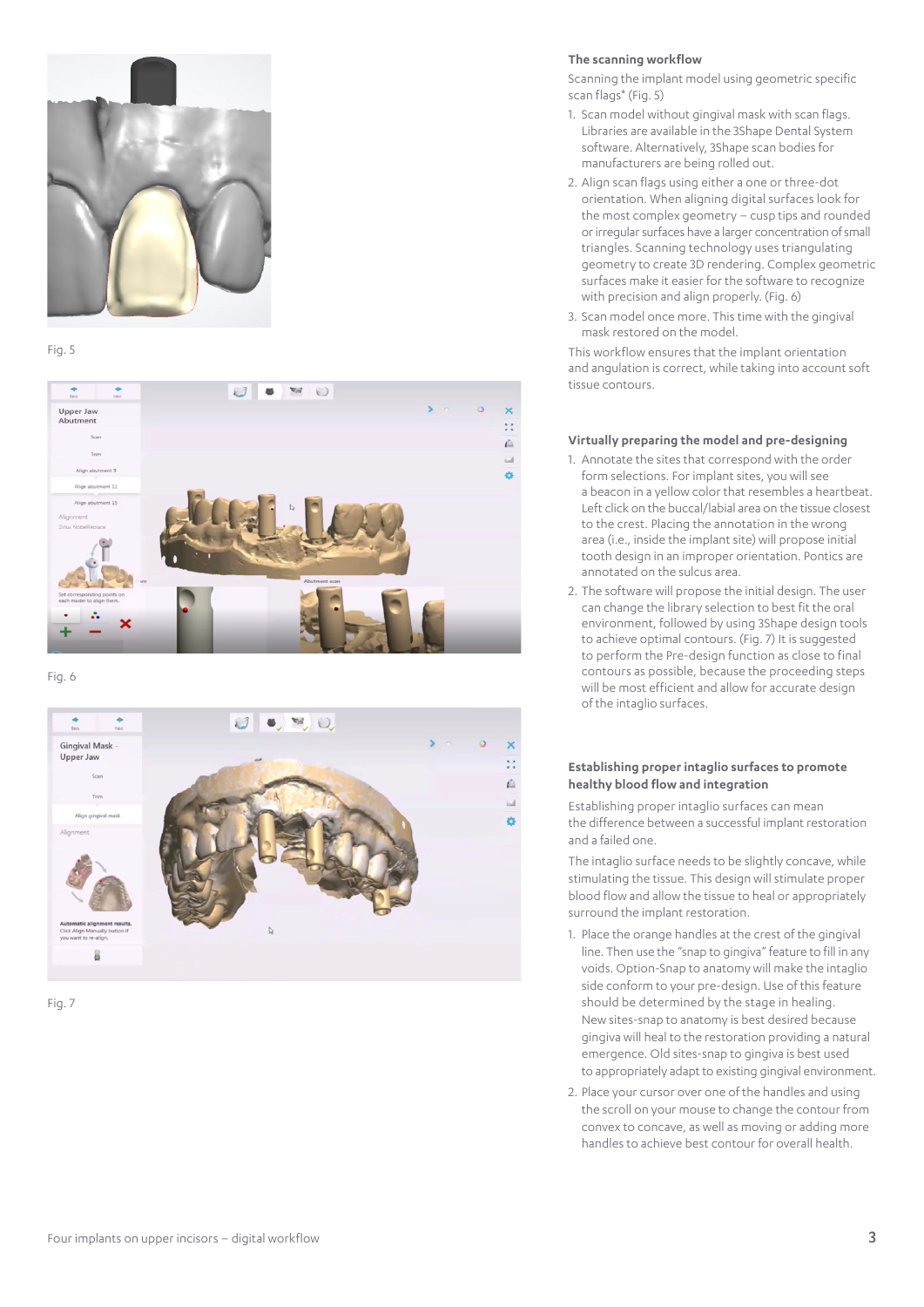

Fig. 8



Fig. 9



Fig. 10





Fig. 11 Fig. 12

## **Finishing the design**

Once the intaglio surfaces are the designed, the software deems them as protected areas and allows the user to continue designing without making any changes to the intaglio surfaces. (Fig. 9, 10)

With 3Shape software, if angulation is a factor where the access hole emerges in an un-esthetic location, the user can angulate the access hole/chimney. (Fig. 11)

- Caution: careful attention needs to be given to these changes to ensure that screws can be easily places, retrieved and screwed down once engaged.
- Some implant manufacturers do not allow this feature. Check with your implant vendor prior to using this feature.

### **Esthetic Implant Outcomes**

Whichever implant restoration choice you or your dental client make, using a proven protocol with 3Shape software will produce an esthetic outcome for you and your patients. (Fig. 12)